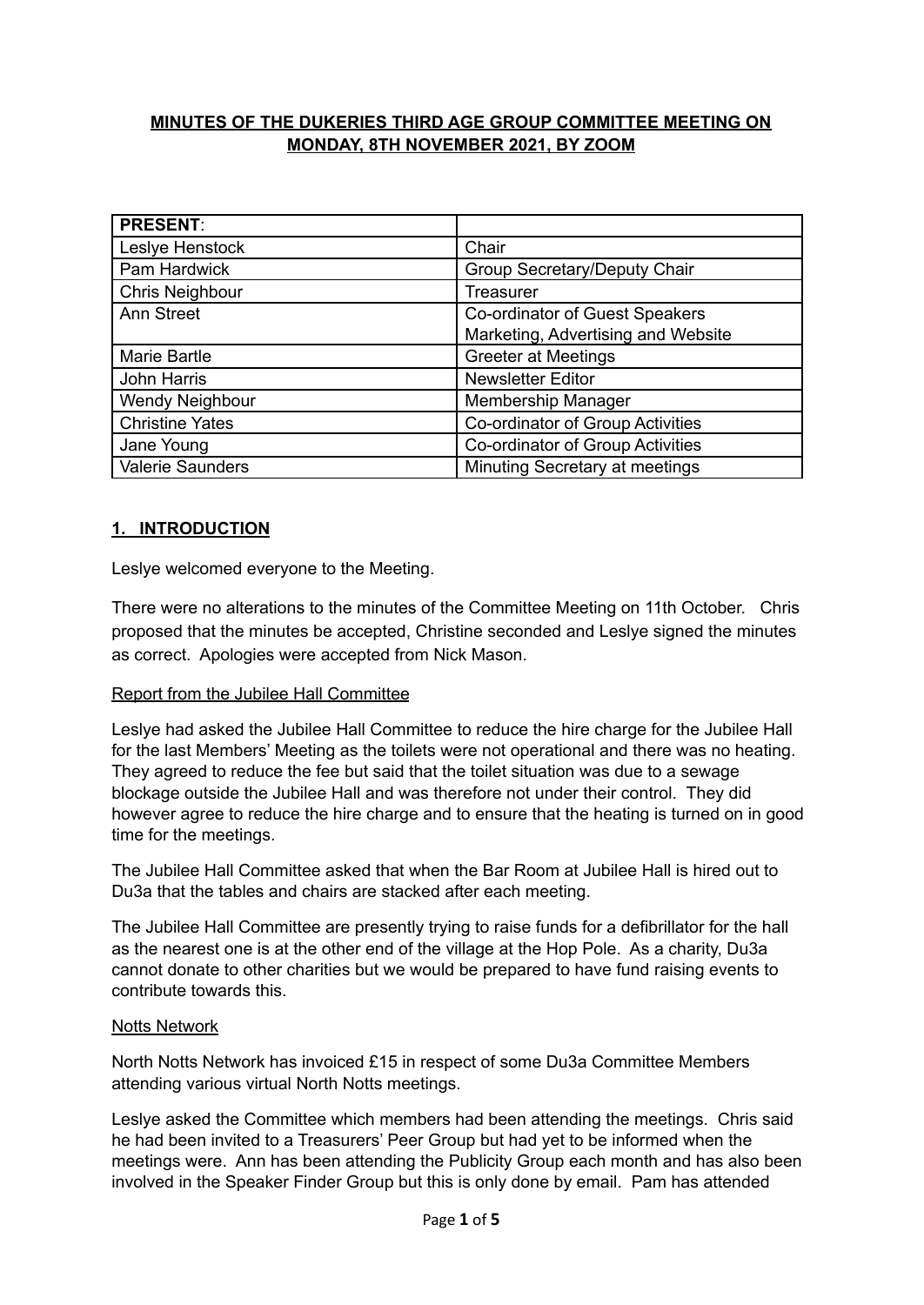some of the Secretaries' Peer Group meetings but commented that she was never sent the minutes of these meetings which she said was disappointing. She also commented that Du3a no longer seem to be receiving Notts Network News Bites.

John said that he had had trouble in the past sending the News Bites to Du3a members and would in future put the link in the Newsletter sent by email to members each month.

Leslye commented that she seemed to be receiving information from North Notts Network about various meetings which did not really concern her and just added to her workload. She asked that Committee members try to attend meetings that are specific to them and get others taken off lists that are not appropriate to them. It was agreed by the Committee that the £15 fee should be authorised.

Leslye reported that she has been asked by National to join a Group which will discuss policies, etc.

### Community Meetings

Leslye commented that the Community Meetings she has attended are very useful.

Edwinstowe and Dukeries Lions are composed of 14 people who raise a large amount of money in the local area for charity. They will have Santa and his sleigh outside Tesco at Ollerton on 17<sup>th</sup>, 18<sup>th</sup> and 19<sup>th</sup> December and have appealed for help with the charity collection. Leslye will ask members whether they could spare a couple of hours on one of those days to help. An information sheet will be emailed to members before the next Members' Meeting.

At another meeting Leslye attended, there was a speaker representing "Easy Fund". The premise of the fund is that if Du3a sign up for membership and members of Du3a shop on line at any of thousands of companies who are part of the scheme, a tiny percentage of what they spend would go into Du3a coffers. Leslye asked the Committee whether they thought it was a good idea and, providing that any money coming back from the scheme is used for the benefit of members, they agreed that it was. Leslye will present a short power-point presentation at the next Members' Meeting which will explain the fund in more detail.

### Mary and David Morris

Leslye said that she had received a lovely letter from Mary giving a huge "thank you" for the work done by the Committee in trying to keep the Du3a going during and after lockdown. She said that they hadn't been in the best of health in the last year (a card was sent to them) but they were feeling much better.

Leslye will pass the letter to John for publication in the next Newsletter.

### 2. **SPENDING GRANT MONEY**

Wendy gave details of the current situation of monies spent and what funding monies are left. These were as follows:

### The RTC Fund

The £500 awarded has been spent and all Committee members involved have been reimbursed for their purchases. The money has been spent on a laptop for the Chairperson,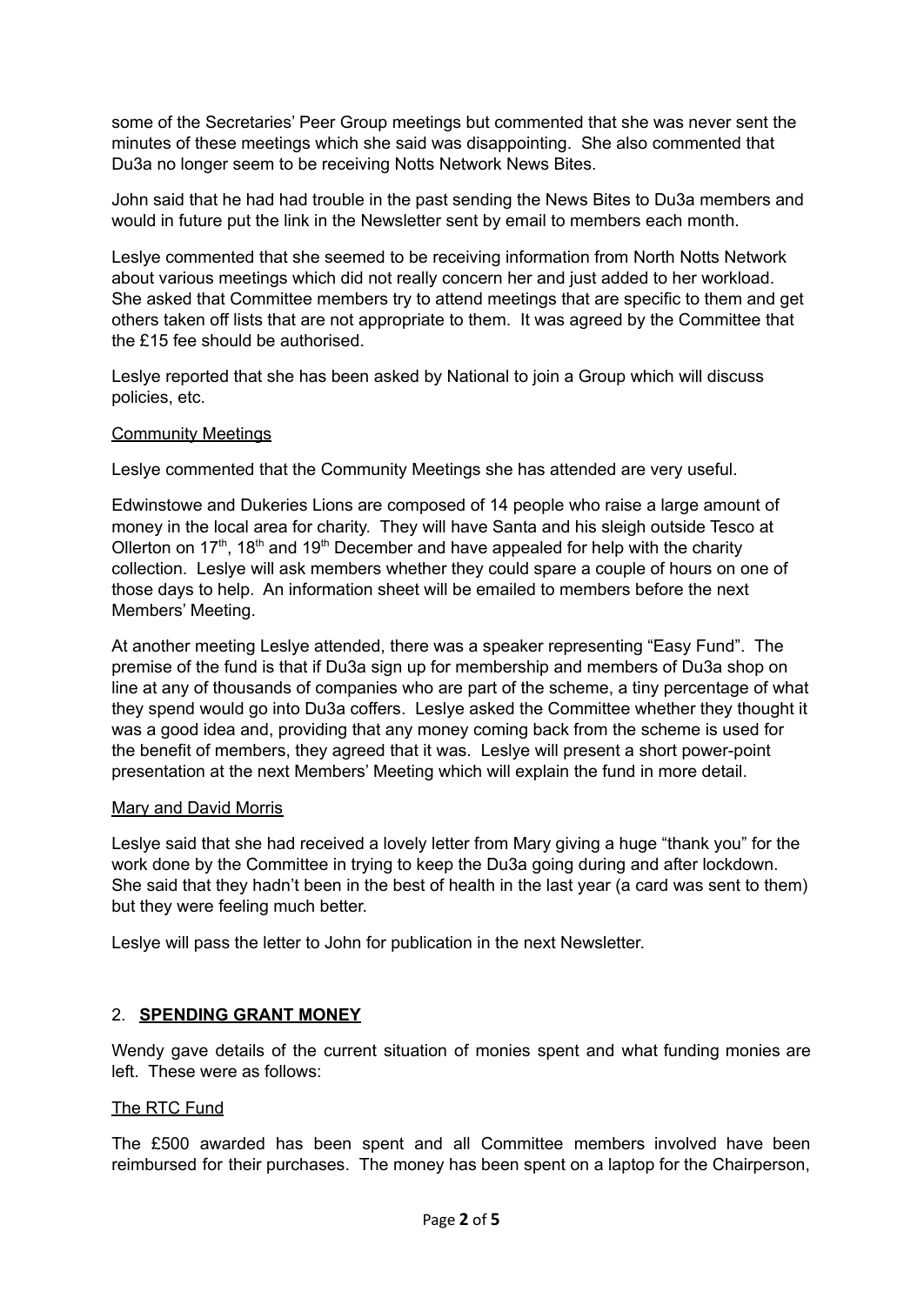printing ink for newsletters, a laminator and paper/ink for advertising. Wendy will now send all receipts to the RTC fund and complete their evaluation form.

## TNL Community Funding

The national Lottery funding of £500 needs to be spent before the end of November 2021. £325 has been put towards the laptop for the Chairperson. Ann is to spend the remaining £175 on a feather banner for Du3a and send the receipt to Wendy before the end of November. On receipt of this Wendy will send the receipt to TNL and complete the evaluation form.

### Community Engagement – Newark and Sherwood District Council

The Newark and Sherwood funding of £500 is partially spent. £125 was spent on a laptop for the Membership Manager and £20 spent on a mobile phone for web site calls. The remainder of £355 is to be spent on advertising. This is to be decided. The monies for this funding have to be spent and then we will be reimbursed.

### Andy Oxnard

Andy Oxnard's funding of £100 is still to be spent.

### **Membership Update**

Wendy reported that the membership total now stands at 140. Two new members joined at the last Members' Meeting.

There is an issue that one, and possibly two, previous members have been attending a group meeting. Wendy will try to resolve this matter.

## **3. BRANDING, PUBLICITY, MARKETING**

Ann attended the Publicity Meeting of North Notts Publicity Group on 15<sup>th</sup> October. There was a discussion concerning National Publicity week next year which takes place between the 18<sup>th</sup> and 23<sup>rd</sup> September and this will probably be the focus of future Publicity Group meetings for some time. Various ideas were floated including the North Notts Groups carrying a beacon across Nottinghamshire ending in the Market Square in Nottingham and a Flash mob event. The next meeting is on the  $24<sup>th</sup>$  November.

Ann said that she had also been sent some interesting notes from Ravenshead U3A on how to conduct hybrid meetings – part on Zoom and part face-to-face.

Ann reported that she has continued to send articles to the local press, Facebook, etc. She said that she had a copy of the "News Journal" which had published photographs of some Du3a meetings. She has discovered that this Journal covers areas such as Clipstone, Blidworth and Warsop. She asked if she should add this publication to her monthly articles in the local newspapers. The Committee thought that this would be a good idea.

Ann also reported that the Edwinstowe Lions Christmas event has been oversubscribed for stalls and we will have to bear this in mind for next year.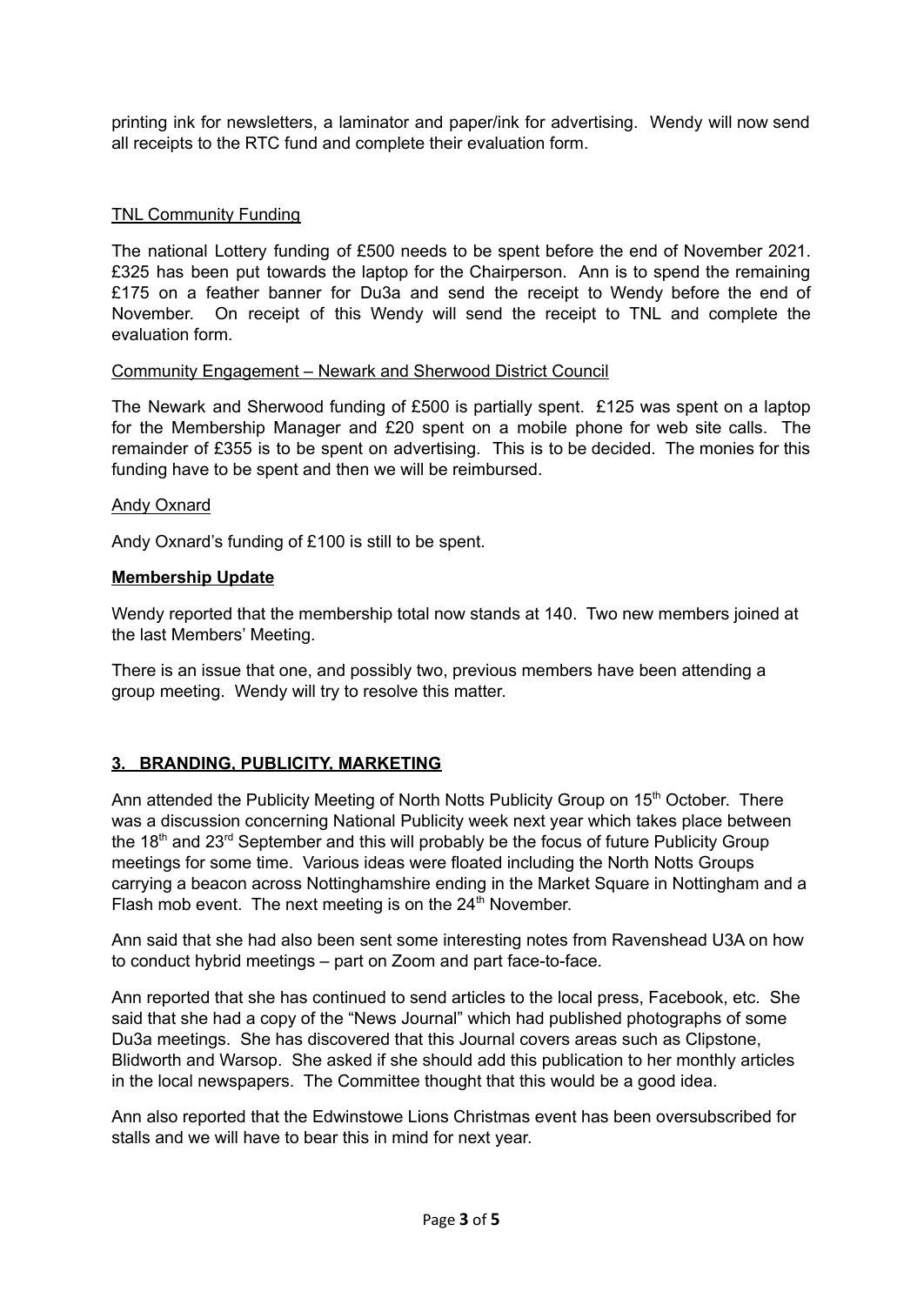## 4. **TREASURER'S REPORT**

Chris had already sent copies of the accounts for October to the Committee. The Current Account total was £3008.88 and the Social Account £1104.97. There were no queries from the Committee.

# **5. NOVEMBER MEMBERS' MEETING**

Leslye led the discussion concerning the meeting next Monday. The schedule will be as follows:

- 12.00 Set-up
- 12.45 Doors open
- 13.15 Welcome and news
- 13.30 Speaker (45 minutes plus questions)
- 14.30 Refreshments
- 14.50ish Group Leaders, notices
- 15.25 Closing remarks
- Clear away

The hall is booked until 16.00.

Jean Parry-Williams, John and Marie will be Greeters. Marie will get out the badges.

Christine will deal with Group Leaders.

Ann will set up the equipment and look after the guest speaker.

John will set up the outside placard towards the end of this week and also set up the banners inside the hall on the day. Leslye has asked John to send email reminders to members about the Christmas Party tickets, the Speaker and the "Bring and Buy" table.

Pam will man the "Bring and Buy" table

Doreen Jackson, Val and Janice Cawkill will be on tea duty

## 6. **CHRISTMAS PARTY ON 20 TH DECEMBER (1.0 PM TO 3.30PM)**

The Jubilee Hall has been hired from 12 noon to 4.00 pm.

Leslye led the discussion about the party and it was agreed that:

- This would be a ticket only event and the tickets would be allocated on a first come, first serve basis. Tickets are free, will be for members only and will be limited to 80.
- Members will bring their own food and drink because of the continuing Covid crisis.
- The room decorations will be in U3A colours with the addition of silver tinsel and balloons.
- There will be ten tables with six to eight people on each table.